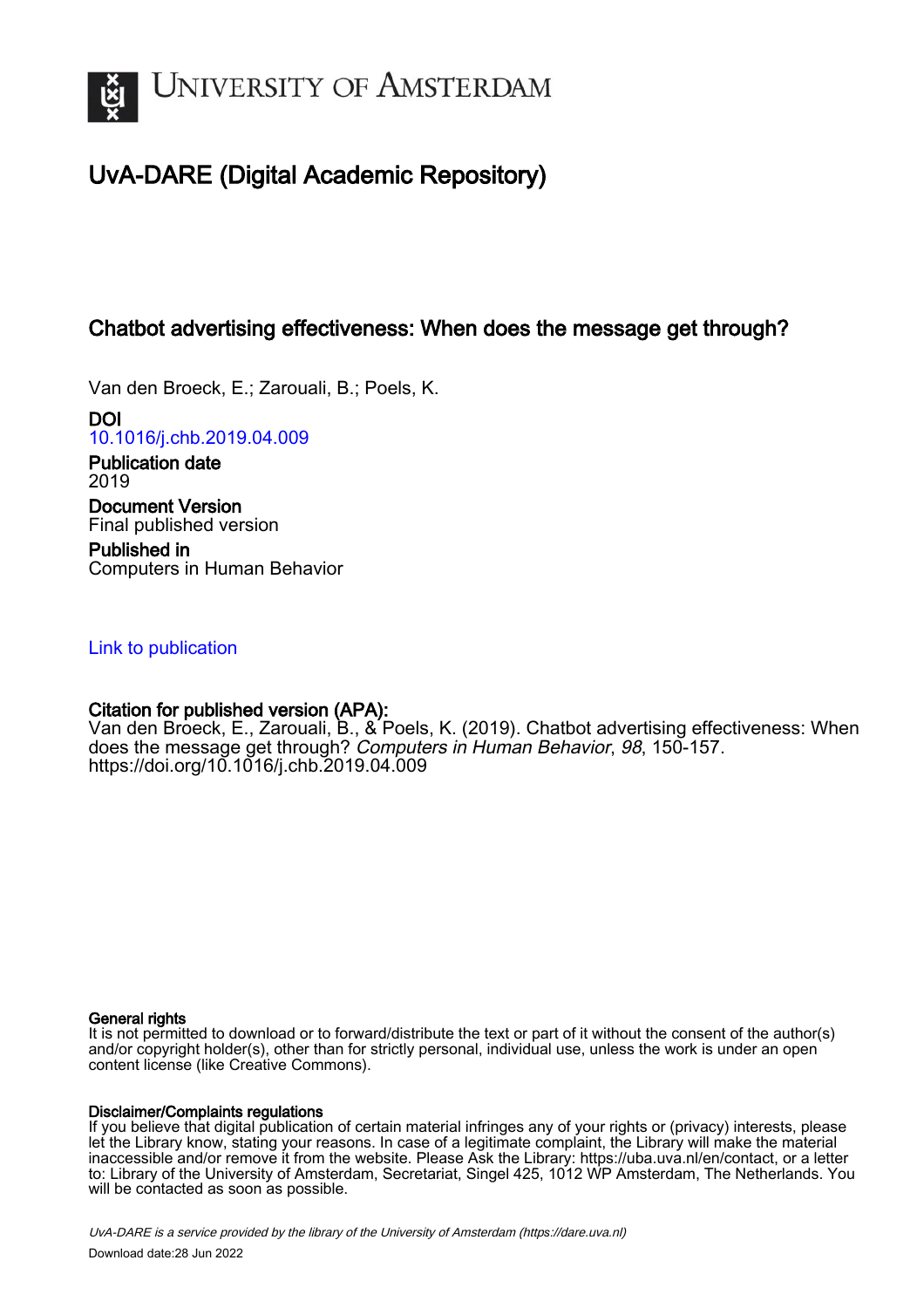**SEVIER** 

Contents lists available at [ScienceDirect](http://www.sciencedirect.com/science/journal/07475632)

Computers in Human Behavior

journal homepage: [www.elsevier.com/locate/comphumbeh](https://www.elsevier.com/locate/comphumbeh)

Full length article

# Chatbot advertising effectiveness: When does the message get through?

Evert V[a](#page-1-0)n den Broeck<sup>a,[b,](#page-1-1)[∗](#page-1-2)</sup>, Brahim Zarouali<sup>[a,](#page-1-0)[c](#page-1-3)</sup>, Karolien Poels<sup>a</sup>

<span id="page-1-0"></span><sup>a</sup> Department of Communication Sciences, University of Antwerp, Antwerp, Belgium

<span id="page-1-1"></span>**b Wunderman Thompson, Antwerp, Belgium** 

<span id="page-1-3"></span><sup>c</sup> Amsterdam School of Communication Research (ASCoR), University of Amsterdam, Netherlands

| ARTICLE INFO                                                                                                                    | ABSTRACT                                                                                                                                                                                                                                                                                                                                                                                                                                                                                                                                                                                                                                                                                                                                                                                                                                                                                                                                                                                                                                                                |  |  |  |
|---------------------------------------------------------------------------------------------------------------------------------|-------------------------------------------------------------------------------------------------------------------------------------------------------------------------------------------------------------------------------------------------------------------------------------------------------------------------------------------------------------------------------------------------------------------------------------------------------------------------------------------------------------------------------------------------------------------------------------------------------------------------------------------------------------------------------------------------------------------------------------------------------------------------------------------------------------------------------------------------------------------------------------------------------------------------------------------------------------------------------------------------------------------------------------------------------------------------|--|--|--|
| Keywords:<br>Chatbot advertising<br>Advertising effectiveness<br>Social networking sites<br>Chatbot<br>Social media advertising | Chatbots on social networking sites are a recent innovation in computer-mediated marketing communication. In<br>this study, 245 Facebook users between 18 and 35 years of age ( $M_{\text{ave}}$ = 25.97, SD = 4.92) were asked to order<br>tickets for the movies through Cinebot, a Facebook chatbot specifically built for the study. Afterwards, they were<br>asked to evaluate their experiences via an online survey. The first purpose of this article was to investigate<br>whether and how perceived helpfulness and usefulness of a chatbot consulted on the Facebook Messenger<br>platform affected perceived intrusiveness of chatbot-initiated advertising in a later stage. In a second analysis,<br>the relation between perceived intrusiveness and patronage intentions (i.e. purchase and recommendation in-<br>tention of the product) was investigated. In addition, the role of message acceptance as a mediator and perceived<br>message relevance as a moderator in this latter model were explored. As, to the best of our knowledge, our study |  |  |  |

# 1. Introduction

For the last 20 years, the online media, with social networking sites (SNS) on the forefront, have continuously been innovating the digital advertising landscape. The largest SNS of the world, Facebook, has developed a unique advertising environment that is based on a large database of information on its users. The large database of personal information and behavioural data allows Facebook advertisers to target specific audiences with personalized content [\(Acquisti, Taylor, &](#page-7-0) [Wagman, 2016; Facebook, 2015\)](#page-7-0). These targeting and personalization mechanics fuel a catalogue of advertising formats on the Facebook desktop website, the mobile website and the Facebook-apps, like Instagram, WhatsApp and Messenger [\(Facebook, s.d.](#page-7-1)). Facebook develops new advertising formats regularly. What started with 'simple' image ad formats, evolved into, among others, video ads, full-screen image experiences in 'canvas ads' and a multiple-image format in carrousel ads ([Facebook, s.d.](#page-7-1)). One of the latest advertising innovations are chatbot advertisements, the "relevant promotions directly [sent] to the people your business is already talking to in Messenger" [\(Facebook, 2018,](#page-7-2) p. 1).

Chatbots are defined as "[…] A computer program, which simulates human language with the aid of a text-based dialogue system" ([Zumstein & Hundertmark, 2017,](#page-8-0) p. 98). Chatbots were introduced to Facebook's Messenger app in 2016 [\(Constine, 2016](#page-7-3)), and were meant to

facilitate and speed up companies' customer service. Chatbot as a means for customer communication is a commercial tactic that can be situated among the recent technological innovations in terms of artificial intelligence [\(Letheren & Glavas, 2017](#page-7-4)). According to [Gartner \(2018\)](#page-7-5), by 2020, 25% of customer interactions will be managed without a human, through virtual assistants or chatbots. Through pre-programmed chat dialogue structures, which the customer can navigate by using buttons or natural language, companies can communicate to the individual consumer in a highly personalized and interactive, yet automated way ([Kunze, 2016\)](#page-7-6). These personalized communication capabilities are used for providing useful services to the individual customer or helping customers out with issues they might have. Among others, chatbots were built to have tailored customer care conversations, serve personalized information and recommendations as the weather forecast or style advice, or offer convenient purchases by for example helping navigate a movie theatre catalogue ([Letheren & Glavas, 2017; Tate,](#page-7-4) [2016; Zumstein & Hundertmark, 2017](#page-7-4)). The perceptions of helpfulness and usefulness play a key role in shaping the attitudes of customers towards chatbots ([Zarouali, Van den Broeck, Walrave, & Poels, 2018\)](#page-8-1).

is the first to investigate chatbot advertising, our research findings may hold important managerial implications.

Besides these rather informative uses, Facebook includes the possibility for chatbots to send sponsored messages to people that previously contacted a company through a chatbot or via live chat support. Facebook describes this advertising format as 'sponsored messages' ([Facebook, 2018](#page-7-2)). In this paper, this phenomenon is referred to as

<span id="page-1-2"></span><sup>∗</sup> Corresponding author. Sint-Jacobstraat 2, 2000 Antwerpen, Belgium.

E-mail addresses: [evert.vandenbroeck@uantwerpen.be](mailto:evert.vandenbroeck@uantwerpen.be) (E. Van den Broeck), [b.zarouali@uva.nl](mailto:b.zarouali@uva.nl) (B. Zarouali), [karolien.poels@uantwerpen.be](mailto:karolien.poels@uantwerpen.be) (K. Poels).

<https://doi.org/10.1016/j.chb.2019.04.009> Received 11 October 2018; Received in revised form 5 April 2019; Accepted 9 April 2019 Available online 11 April 2019 0747-5632/ © 2019 Elsevier Ltd. All rights reserved.



**EL COMPUTERS IN**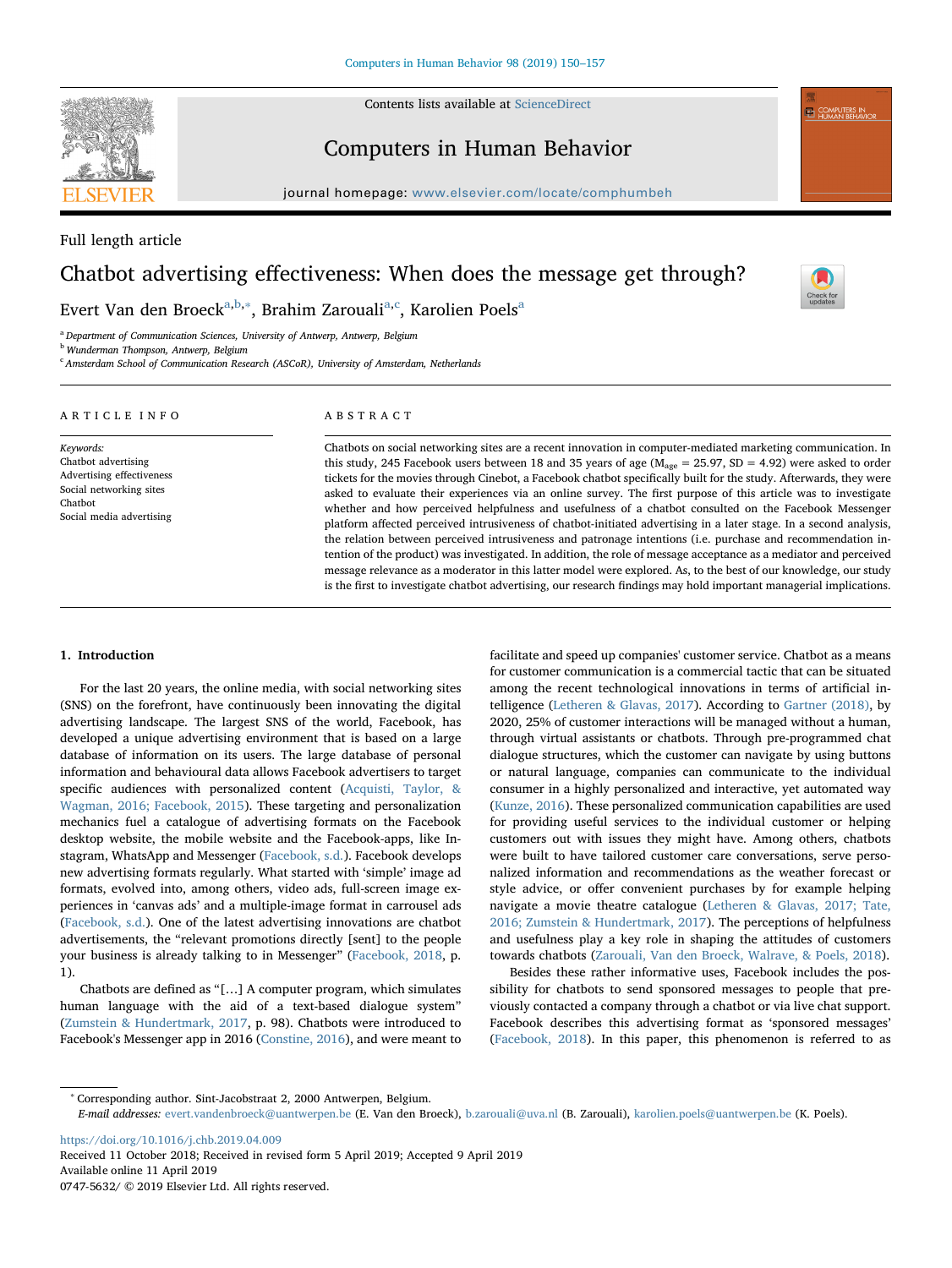'chatbot advertising'. The voluntary initial contact of the Facebook user with the company via Facebook Messenger is perceived as a sign of interest in the company. This way, passive consent is given to the company to contact the user in the future with commercial messages ([Constine, 2016](#page-7-3)). Chatbot advertising is thus meant to 're-engage' customers and prospects in a conversational way [\(Facebook, 2018\)](#page-7-2). Yet, literature indicates that several characteristics that can be related to chatbot advertising, such as the absence of explicit consent, the use of personal communication channels and the referral to personal information in the ad, may potentially lead to chatbot advertising to be perceived as intrusive ([Boerman, Kruikemeier, & Borgesius, 2017;](#page-7-7) [Heinonen & Strandvik, 2007; Morris, Choi, & Ju, 2016; Truong &](#page-7-7) [Simmons, 2010\)](#page-7-7). Perceived intrusiveness of chatbot advertising is therefore a crucial aspect to consider when studying chatbot advertising effects.

Several authors indicate a lack of research on reactions towards chatbot communication ([Brandtzaeg & Følstad, 2017; Zarouali et al.,](#page-7-8) [2018; Zumstein & Hundertmark, 2017](#page-7-8)). Moreover, to the best of our knowledge, research on the effectiveness of recent chatbot advertising formats is inexistent. Therefore, the present study will identify predictors of the intention to act upon receiving this unsolicited, 'retargeted' form of advertising. In order to accurately analyse the effectiveness of this novel advertising format, the present study will address chatbot advertising effectiveness in two phases. In a first phase, the influence of the initial chatbot user experience, in terms of perceived helpfulness and perceived usefulness of the chatbot service, on perceived intrusiveness of chatbot advertising will be assessed. In a second phase, this study will further address the effectiveness of chatbot advertising in terms of the commercially-relevant outcome of patronage intentions. 'Patronage intention' is defined as the likelihood and willingness to buy the products offered in the chatbot advertisement and recommend it to others ([Baker, Parasuraman, Grewal, & Voss, 2002;](#page-7-9) L. C.; [Wang, Baker, Wagner, & Wake](#page-8-2)field, 2007). Two influential variables which are firmly established as covariates in social media effectiveness literature [\(Boerman et al., 2017;](#page-7-7) [Jung, 2017](#page-7-10)) were added to the research model: ad acceptance and ad relevance. Acceptance of chatbot advertising may potentially be an issue, as chat applications are not a familiar place to serve ads. Moreover, as the information from private chat conversations is used to retarget users with chatbot advertising, the perceived relevance of such ads may be highly influential in determining advertising outcomes [\(Van den Broeck, Poels, & Walrave,](#page-8-3) [2017\)](#page-8-3). The relationship of perceived intrusiveness of chatbot advertising on patronage intentions will therefore be explained through a moderated mediation model, which includes message acceptance as a mediator and perceived relevance as a moderator.

The central research question [CRQ] of this study is "How does a chatbot's perceived helpfulness and perceived usefulness predict perceived intrusiveness of chatbot advertising, and how does the latter, in turn, influence patronage intentions?"

#### 2. Theory

### 2.1. Chatbot user experience

Since the creation of human-computer interface applications, the use of social cues in computer interaction has been a continuous development [\(Prendinger & Ishizuka, 2013](#page-8-4)). Chatbots are created to mimic an interpersonal conversation, characterized by a high degree of personalization, both in the conversation as in potential offers they can present to users [\(Letheren & Glavas, 2017](#page-7-4)). Therefore, they can be perceived as one of the most advanced forms of social cues in humancomputer interaction. Chatbots were found to be able to enhance online consumer experience through increasing the perception of employee presence and the feeling of being served at the right moment (L. C. [Wang et al., 2007\)](#page-8-2). Early chatbots were effectively used to support the user in navigating a company website or making a purchase [\(Lind &](#page-7-11)

[Salomonson, 2006](#page-7-11)). A notable and long existing example is Anna, an IKEA 'virtual servant' which was represented by an online avatar and a chat module and answered users' questions about IKEA products and services on their website [\(Lind & Salomonson, 2006](#page-7-11)). Since then, chatbots have evolved drastically ([Letheren & Glavas, 2017\)](#page-7-4). Among others, chatbots were developed for fun, for example as part of a game or as virtual characters, and for services as survey taker, learning tutor, chatroom host or frequently asked questions guide (Y. F. [Wang &](#page-8-5) [Petrina, 2013; Zumstein & Hundertmark, 2017\)](#page-8-5). Most recent chatbots are no longer tied to a specific website, but have entered social media and messaging apps where they are used for even more diverse tasks; for example helping planning a vacation, talking a person to sleep or operating a medical helpline [\(Letheren & Glavas, 2017](#page-7-4)).

The importance of quality of the chatbot service was highlighted in literature, as perceived usefulness and perceived helpfulness were found to play a key role in determining the use of chatbots and attitudes towards them [\(Brandtzaeg & Følstad, 2017; Jenkins, Churchill, Cox, &](#page-7-8) [Smith, 2007; Zarouali et al., 2018](#page-7-8)). The choice for perceived helpfulness and perceived usefulness as indicators of perceived chatbot quality is based on the study from Zarouali and colleagues (2018) on attitudes towards Facebook chatbots. In their study, based on the Consumer Acceptance of Technology model ([Kulviwat, Bruner, Kumar,](#page-7-12) [Nasco, & Clark, 2007](#page-7-12)) and Technology Acceptance Model [\(Davis,](#page-7-13) [1989\)](#page-7-13), the authors found that the attitude towards chatbot communication is determined by two cognitive predictors: perceived helpfulness and perceived usefulness.

Perceived usefulness of the chatbot is defined as the perceived likelihood that the chatbot will enhance a consumer's productivity or job performance ([Davis, 1989](#page-7-13)). Moreover, perceived usefulness was found to be a main determinant of attitudes towards a technology or brand and the intention to use a technology or brand [\(Kulviwat et al., 2007](#page-7-12); H.-H.; [Lee & Chang, 2011; Morgan-Thomas & Veloutsou, 2013;](#page-7-14) [Nysveen, Pedersen, & Thorbjørnsen, 2005](#page-7-14)). The perception of usefulness of chatbots, whether compared to human interaction or not, has been studied as a key concept in determining chatbot user experience (Jenkins [et al., 2007; Shawar & Atwell, 2007](#page-7-15)).

Perceived helpfulness is a term that is closely related to perceived usefulness. In the context of chatbots, it is defined as the degree to which the chatbot's responses are perceived as relevant for resolving the need for information [\(Johnson, Bruner II, & Kumar, 2006](#page-7-16)). Perceived helpfulness has been identified as a crucial aspect of online customer assistance [\(Coyle, Smith, & Platt, 2012](#page-7-17)), which is often the purpose of commercial chatbots. Perceived helpfulness of online services was found to lead to more positive attitudes towards those services ([Coyle](#page-7-17) [et al., 2012; Walther, Liang, Ganster, Wohn, & Emington, 2012\)](#page-7-17). People appreciate it highly when chatbots help them save time or make it easier to obtain information [\(Brandtzaeg & Følstad, 2017\)](#page-7-8). The ease of obtaining help and information were found to be the main motivation for using chatbots [\(Brandtzaeg & Følstad, 2017; Zarouali et al., 2018](#page-7-8)).

# 2.2. Chatbot advertising

Chatbot advertising is as a next step in personalized advertising, as advertising blends with assistance, chatbots are ideally fitted to do both ([Letheren & Glavas, 2017](#page-7-4)). Facebook recently started offering chatbot advertising on its Messenger platform and describe it as: "Sponsored messages [which] are for advertisers who have already connected with their customers on Messenger, either through a bot for Messenger or live chat support." [\(Facebook, 2018](#page-7-2)). The voluntary initial contact of the Facebook user with the chatbot via Facebook Messenger is thereby perceived as a sign of interest in the company that published the chatbot. To study the effectiveness of chatbot advertising, we look at well-established indicators of the effectiveness of online and/or personalised advertising on SNS and integrate them in a conceptual model.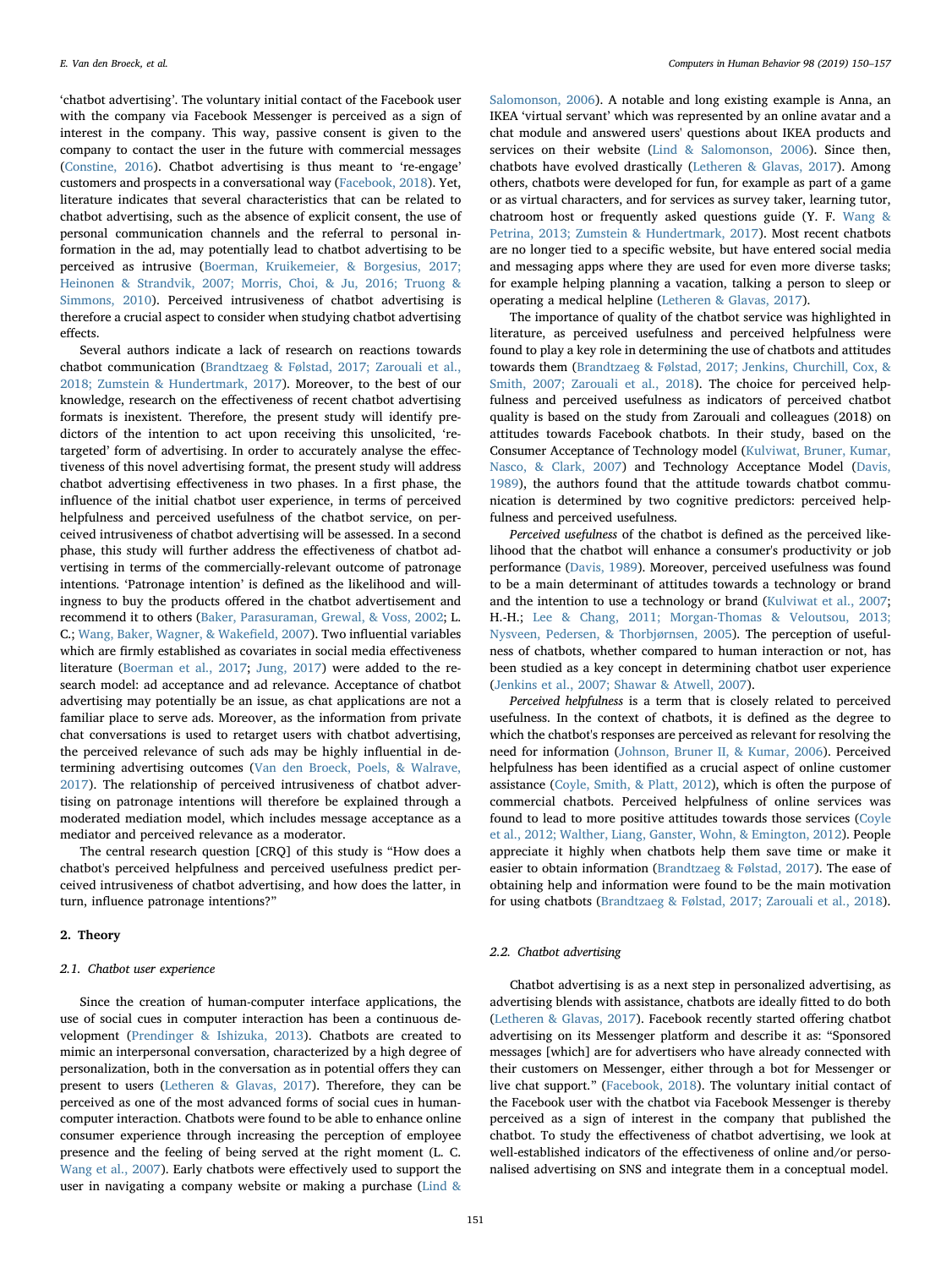#### 2.2.1. Perceived intrusiveness

Perceived intrusiveness is defined as "a psychological reaction to ads that interfere with a consumer's ongoing cognitive processes" ([Edwards, Li, & Lee, 2002,](#page-7-18) p. 39). Perceived intrusiveness has been found to be an important predictor of online advertising effectiveness ([Edwards et al., 2002; Truong & Simmons, 2010; van Doorn & Hoekstra,](#page-7-18) [2013\)](#page-7-18), and consumer purchase behaviour in particular [\(Gazley, Hunt, &](#page-7-19) [McLaren, 2015\)](#page-7-19). For chatbot advertising, perceived intrusiveness is assumed to be a key influencing variable in determining chatbot advertising effectiveness, as literature connects four characteristics of chatbot advertising to perceived intrusiveness. 1) Mobile phones are a highly personal medium in a marketing context [\(Bauer, Reichardt,](#page-7-20) [Barnes, & Neumann, 2005; Jarvenpaa, Tractinsky, & Saarinen, 1999](#page-7-20)). Through phone calls, SMS services and chat applications, users connect and communicate with friends, colleagues and family. The personal nature of mobile devices makes advertising in these chat applications potentially more intrusive than advertising via other channels and media ([Haghirian & Madlberger, 2005; Heinonen & Strandvik, 2007;](#page-7-21) [Jelassi & Enders, 2004; Morris et al., 2016\)](#page-7-21). 2) As chatbot advertising is a recent advertising phenomenon, it is assumable that not all Facebook users are familiar with the passive consent that is given to chatbot advertising after first contact with the chatbot. The lack of explicit consent to chatbot advertising, may lead to feelings of intrusiveness ([Heinonen & Strandvik, 2007; Truong & Simmons, 2010\)](#page-7-22). 3) Chatbot advertising typically refers to the initial chatbot conversation, by offering complementary products or suggestions [\(Facebook, 2018](#page-7-2)). The use of personal information in advertising is related to higher levels of perceived intrusiveness [\(Boerman et al., 2017; van Doorn & Hoekstra,](#page-7-7) [2013\)](#page-7-7). 4) Lastly, the use of interruptive push messaging format ([Edwards et al., 2002; Unni & Harmon, 2007; Wehmeyer, 2007](#page-7-18)) was found to trigger perceived intrusiveness [\(Li, Edwards, & Lee, 2002;](#page-7-23) [Merisavo et al., 2007; Truong & Simmons, 2010](#page-7-23)). As the sudden appearance diverts the user's attention and interferes with cognitive processes [\(Edwards et al., 2002\)](#page-7-18). To our knowledge, no earlier studies have been carried out on the perceived intrusiveness of this novel form of chatbot advertising (i.e. chatbot-initiated marketing messages that refer to the initial conversation to offer complementary products).

# 2.2.2. Perceived usefulness

In the first phase of this study, a link will be sought between the user experience of the chatbot, and the perceptions of subsequent chatbotinitiated advertising in terms of intrusiveness. As perceived usefulness and helpfulness of chatbot communication were found to be two important determinants of chatbot experiences ([Brandtzaeg & Følstad,](#page-7-8) [2017; Jenkins et al., 2007; Zarouali et al., 2018\)](#page-7-8), this study will look into the effect of both characteristics on the perceived intrusiveness of subsequent chatbot advertising. [Gao, Rohm, Sultan, and Huang \(2012\)](#page-7-24) found that perceived usefulness of mobile phones led to more positive attitudes towards mobile marketing among young consumers. In the same regard, [Yang \(2007\)](#page-8-6) reported that attitudes towards mobile commerce use were negatively linked with non-intrusiveness of subsequent mobile advertising. [Goldfarb and Tucker \(2011\)](#page-7-25) linked perceived usefulness to perceived intrusiveness and pointed to a trade-off between both factors in the context of Google's search-based AdSense advertising. A first hypothesis was formulated: "Perceived usefulness of a chatbot is negatively related to perceived intrusiveness of chatbot advertising." [H1a].

## 2.2.3. Perceived helpfulness

No earlier studies have examined the effect of perceived chatbot helpfulness on responses to subsequent chatbot advertising. Yet, similar as in a conversation with real-life sales agents, it can be assumed that one would be less intruded by an attempt to upsell with a commercial offer if the sales agent was helpful before, than when this was not the case [\(Tafesse & Korneliussen, 2012\)](#page-8-7). Participants of a study into SMS reminders for physical exercise were found to base their evaluations

partially on their perceived helpfulness of earlier experiences with SMS reminders [\(Kocielnik & Hsieh, 2017\)](#page-7-26). In the same manner, it was found that users may act upon an offer on a website when they perceive an ecommerce avatar as helpful (Wakefield, Wakefi[eld, Baker, & Wang,](#page-8-8) [2011\)](#page-8-8). Moreover, [Siau and Shen \(2003\)](#page-8-9) found that the information quality of a company's website was directly related to the perceptions of the company's offered products. [Edwards et al., \(2002\)](#page-7-18) found that the perceived informativeness of a pop-up ad, of which perceived helpfulness was a dimension, could lower the perceived intrusiveness of said ad. The second hypothesis of this study was formulated: "Perceived helpfulness of a chatbot is negatively related to perceived intrusiveness of chatbot advertising." [H1b].

### 2.2.4. Patronage intentions

The second phase of the current study will address the relationship between perceived intrusiveness of the chatbot advertisement and patronage intentions, i.e. the likelihood and willingness to buy the products offered in the chatbot advertisement and recommend it to others ([Baker et al., 2002](#page-7-9); L. C.; [Wang et al., 2007\)](#page-8-2). As perceived intrusiveness was indicated to be an important predictor of online advertising effectiveness [\(Edwards et al., 2002; Truong & Simmons, 2010; van Doorn](#page-7-18) [& Hoekstra, 2013](#page-7-18)) it is striking that literature indicates a lack of research into the intrusiveness of conversational agents (Wakefi[eld et al.,](#page-8-8) [2011\)](#page-8-8). [van Doorn and Hoekstra \(2013\)](#page-7-27) found, with regard to personalized advertising, that perceived intrusiveness negatively affects purchase intention. Moreover, perceived intrusiveness was found to lead to ad avoidance, irritation and negative attitudes towards advertising [\(Edwards et al., 2002;](#page-7-18) S.; [Lee, Kim, & Sundar, 2015](#page-7-28)). Based on these findings, a second hypothesis was formulated: "Perceived intrusiveness of chatbot advertising is negatively related to patronage intentions." [H2].

#### 2.2.5. Message acceptance

Perceived intrusiveness was reported to lead to feelings of irritation, and to be negatively related to message acceptance of social media advertising ([Bond, Ferraro, Luxton, & Sands, 2010; Luna-Nevarez &](#page-7-29) [Torres, 2015; Van den Broeck et al., 2017\)](#page-7-29). Message acceptance is defined as the assessment of fairness and appropriateness of the advertisement, and was found to be an important prerequisite of advertising effectiveness [\(Kelly, Kerr, & Drennan, 2010; Van den Broeck et al.,](#page-7-30) [2017\)](#page-7-30). Moreover, for mobile advertising in specific, Barnes and Scornavacca (2004) found ad acceptance to be a key aspect in determining advertising effectiveness. As chat applications are not the 'usual' placement of advertising, users must accept and tolerate the existence of this new ad placement within an environment they deemed to be adfree. As perceived intrusiveness was found to impact consumer purchase behaviour [\(Gazley et al., 2015;](#page-7-19) H.; [Xu, Gupta, & Pan, 2009](#page-8-10)), message acceptance can thus possibly explain part of the relationship between perceived intrusiveness and patronage intentions. This was confirmed by the findings of [Gazley et al. \(2015\)](#page-7-19). They found with regard to mobile location based advertising, that perceived intrusiveness of the ad had no direct effect on purchase intention. Yet, an indirect effect via consumer attitudes could be observed. These consumer attitudes were defined by perceived control. When users perceive ads as intrusive, this may lead to a breach of what users have come to accept as a fair and appropriate advertising practice, which may lead in turn to lower intentions to act upon the advertised offer. Message acceptance was therefore added as mediator for the relation between perceived intrusiveness of chatbot advertising and patronage intentions. A third hypothesis was formulated: "Message acceptance mediates the effect of perceived intrusiveness of chatbot advertising on patronage intentions." [H3].

#### 2.2.6. Perceived relevance

Literature in online advertising indicates that the perception of relevance of an advertisement is an important influential variable in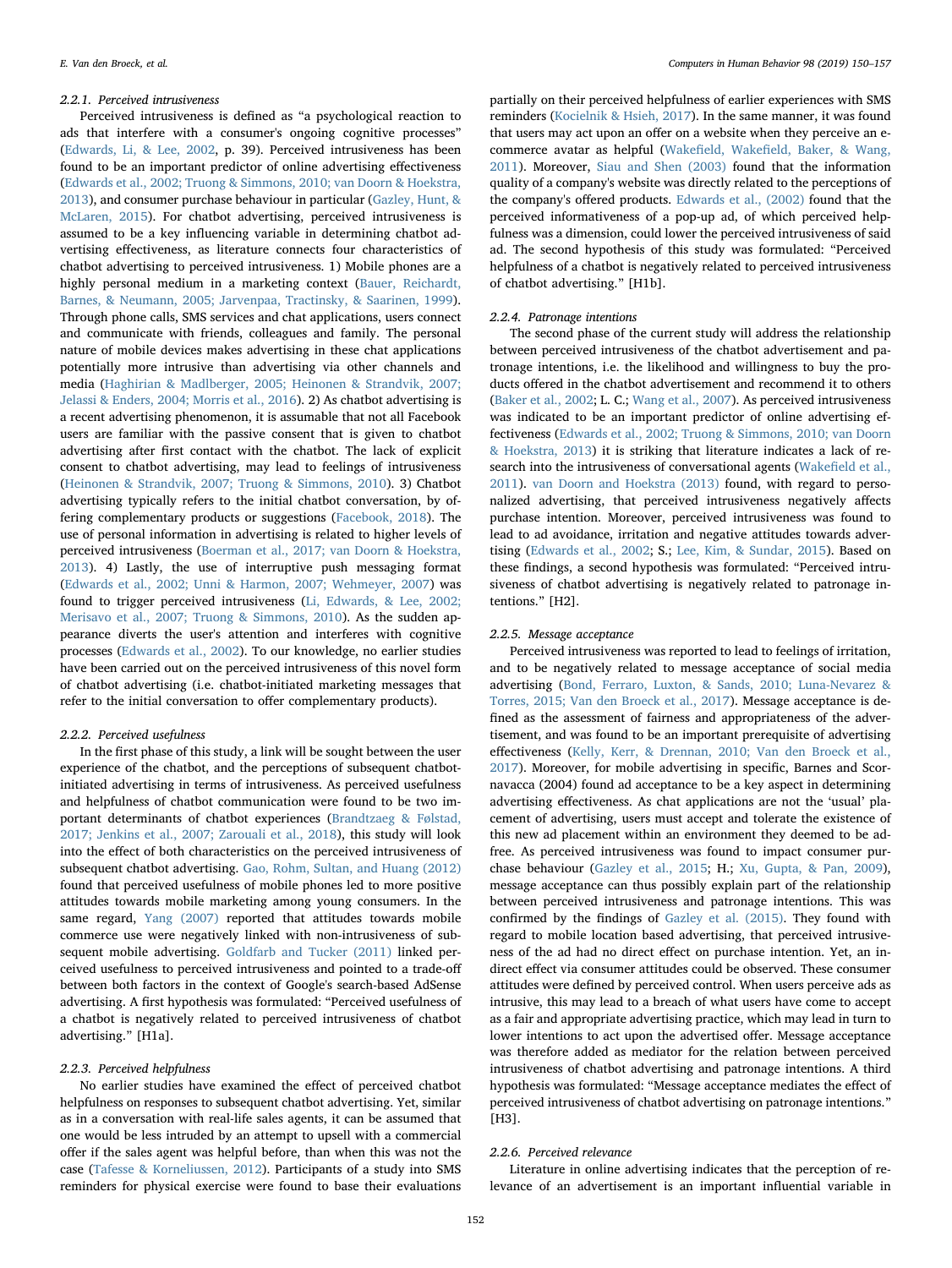advertising processing and plays an important role in generating cognitive, affective and behavioural advertising outcomes [\(Jung, 2017](#page-7-10); S. [Lee et al., 2015; Petty, Cacioppo, & Schumann, 1983\)](#page-7-28). In terms of mobile advertising, ad relevance was found to lead to more favourable attitudes (D. J. [Xu, 2006\)](#page-8-11), higher purchase intention ([Rettie,](#page-8-12) [Grandcolas, & Deakins, 2005](#page-8-12)) and lower ad scepticism ([Baek &](#page-7-31) [Morimoto, 2012\)](#page-7-31). The relevance of an advertisement was indicated to be one of the key drivers of ad acceptance in mobile advertising ([Merisavo et al., 2007\)](#page-7-32) may moderate feelings of ad intrusiveness ([Edwards et al., 2002](#page-7-18)) and mitigate negative effects of higher degrees of personalisation [\(van Doorn & Hoekstra, 2013\)](#page-7-27). [Van den Broeck et al.](#page-8-3) [\(2017\)](#page-8-3) indicated with regard to personalized Facebook advertising that the degree to which a person perceives the shown product as relevant influences the process through which message acceptance of Facebook advertising is determined. In their study was found that when an advertised product is perceived as relevant, elaboration likelihood is higher and the influence of peripheral cues as ad placement in the process of determining message acceptance was found to be lower. Selfrelevance stimulates people to elaborate advertising messages more intensively ([Escalas, 2007\)](#page-7-33). In the same regard, [Boerman et al. \(2017\)](#page-7-7) conclude in their literature review that acceptance of behavioral advertising only takes place when benefits, such as personal relevance of the ad, are sufficiently high to outweigh perceived risks. Therefore, ad relevance is included as a moderator for the mediated effect of perceived intrusiveness on patronage intentions.

A final hypothesis was formulated: "Perceived relevance of the chatbot advertisement moderates the mediation of message acceptance on the relationship between perceived intrusiveness and patronage intentions." [H4] (see [Fig. 1](#page-5-0)).

## 3. Methodology

#### 3.1. Participants & procedure

A total of 245 participants (48% female), aged 18–35 years  $(M<sub>ave</sub> = 25.97, SD = 4.92)$  were recruited through an online consumer panel. A prerequisite for study participation was having an account on the social networking site Facebook. To participate, the participants had to agree to an online informed consent form, stating that the study aimed at assessing consumer's emotions towards commercial chatbots on Facebook. The informed consent also declared that every reservation or commercial interactions that were made during the study were fictitious. The study took ten minutes to complete. Participants first logged in to the online Qualtrics survey platform and were given a link to start a Facebook messenger chat conversation with Cinebot, a chatbot designed by the researchers for this study using the Chattabottool [\(Chattabot, n.d.](#page-7-34)). Cinebot was designed to be a chatbot of the fictitious chain of movie theatres 'Cinelux'. Participants were asked to make a reservation for a movie, next week at a Cinelux movie theatre. After the conversation, Cinebot invited the participants to return to the Qualtrics platform and continue the survey. Moreover, perceived helpfulness and usefulness of the chatbot in making online reservation for movies was assessed. In the second part of the survey, a written-out scenario describing a follow-up conversation initiated by the chatbot, reflecting the chatbot advertising, was presented to the participants. In this scenario, the chatbot presents the participant with an advertisement for a complementary snack for the movies (see [Fig. 2](#page-5-1)).

After the scenario, participants were asked to rate this experience on patronage intentions, acceptance, perceived intrusiveness and perceived relevance (see 3.3 Measures). Based on power analyses in various moderated mediation models, conducted by [Preacher, Rucker, and](#page-8-13) [Hayes \(2007\),](#page-8-13) we expect the model in this study to have sufficient statistical power.

After the scenario, participants were asked to rate this experience on patronage intentions, acceptance, perceived intrusiveness and perceived relevance.

#### 3.2. Materials

"Cinebot", a Facebook Messenger chatbot, was created specifically for this study. Cinebot is the chatbot of the fictitious chain of movie theatres "Cinelux". The chatbot was able to assist users in the making of a reservation for the movies. Cinebot followed a set of pre-programmed rules and a library of questions in order to be able to respond to the most common questions and command regarding the reservation of a movie. The chatbot conversation was inspired by existing movie theatre chatbots [\(Craftworkz, 2018\)](#page-7-35). The input of the participants was partially natural language and partially predefined buttons. Participants had to login to Facebook messenger with their own Facebook account. The conversation to order tickets for the movies was scripted within the chatbot. Participants could choose between three films playing in theatres at the time of the study: "Logan", "Manchester by the sea" or "Beauty and the Beast". The timeslots and choice of movies were presented by buttons in the conversation, so choices were limited. In order to keep the setting controlled, it did not matter which timeslot, date or movie the participant chose, the answers by the chatbot were always the same. The movies were presented with an image of the movie poster and the title. The choice of date was an open question[.Table 1.](#page-5-2)

#### 3.3. Measures

Perceived helpfulness. Respondents had to rate the chatbot on being 'helpful', 'useful' and 'informative' on a seven-point semantic differential scale based on the study of [Yin, Bond and Zhang \(2014\)](#page-8-14)  $(\alpha = 0.91)$ .

Perceived usefulness. Items based on the scale of Gefen and Straub ([Gefen & Straub, 2003\)](#page-7-36) were used (e.g. "Using Cinebot improves my efficiency in searching and ordering tickets for the movies."). Four items were assessed on a 7-point Likert-scale ranging from "strongly disagree" to "strongly agree" ( $\alpha$  = 0.94).

Patronage intentions. The scale of Wang and colleagues (2007) was used. The participant had to rate three items on a 7-point Likert scale ranging from  $1 = 'strongly disagree'$  to  $7 = 'strongly agree'$  $(\alpha = 0.892)$  (e.g. "Chances are high that I would buy a snack through Cinebot").

Message acceptance. The user acceptance scale as described by [Van den Broeck et al. \(2017\)](#page-8-3) was used. The scale consists of four items (e.g. "I think this advertisement is fair."), measured on a 7-point Likert scale ranging from  $1 = 'strongly disagree'$  to  $7 = 'strongly agree'$  $(\alpha = 0.853)$ .

Perceived intrusiveness. A shortened three-item scale was used, based on [Li et al. \(2002\).](#page-7-23) Participants had to rate the ad on being 'distracting', 'forced' and 'intrusive' on a 7-point Likert scale ranging from 1 = 'strongly disagree' to 7 = 'strongly agree' ( $\alpha$  = 0.956).

Perceived relevance. The three-item scale of [Williams and Drolet](#page-8-15) [\(2005\)](#page-8-15) was implemented. Participants had to rate the information in the ad on personal 'importance', 'meaningfulness' and 'relevance to their needs' on a 7-point Likert scale ranging from  $1 =$  'strongly disagree' to  $7 =$  'strongly agree' ( $\alpha = 0.960$ ).

# 4. Results

In general, scores on perceived usefulness (range  $= 1-7$ ,  $M = 4.87$ ,  $SD = 1.31$ ) and perceived helpfulness (range = 1–7,  $M = 5.68$ ,  $SD = 1.19$ ) were relatively high and thus acceptable for a non-existent chatbot in an experimental setup. Moreover, Cinebot's advertising message was perceived as moderately intrusive (range  $= 1-7$ ,  $M = 3.56$ ,  $SD = 1.57$ ). First, a multiple linear regression was conducted with perceived intrusiveness of chatbot advertising as the dependent variable and perceived helpfulness and perceived usefulness of the chatbot as predictors. The regression model was estimated using the PROCESS macro for SPSS [\(Hayes, 2017](#page-7-37)). The model explained 22.1 percent of variance (F(3, 244) = 24.91,  $p < .001$ ,  $R^2 = 22.1$ ). It was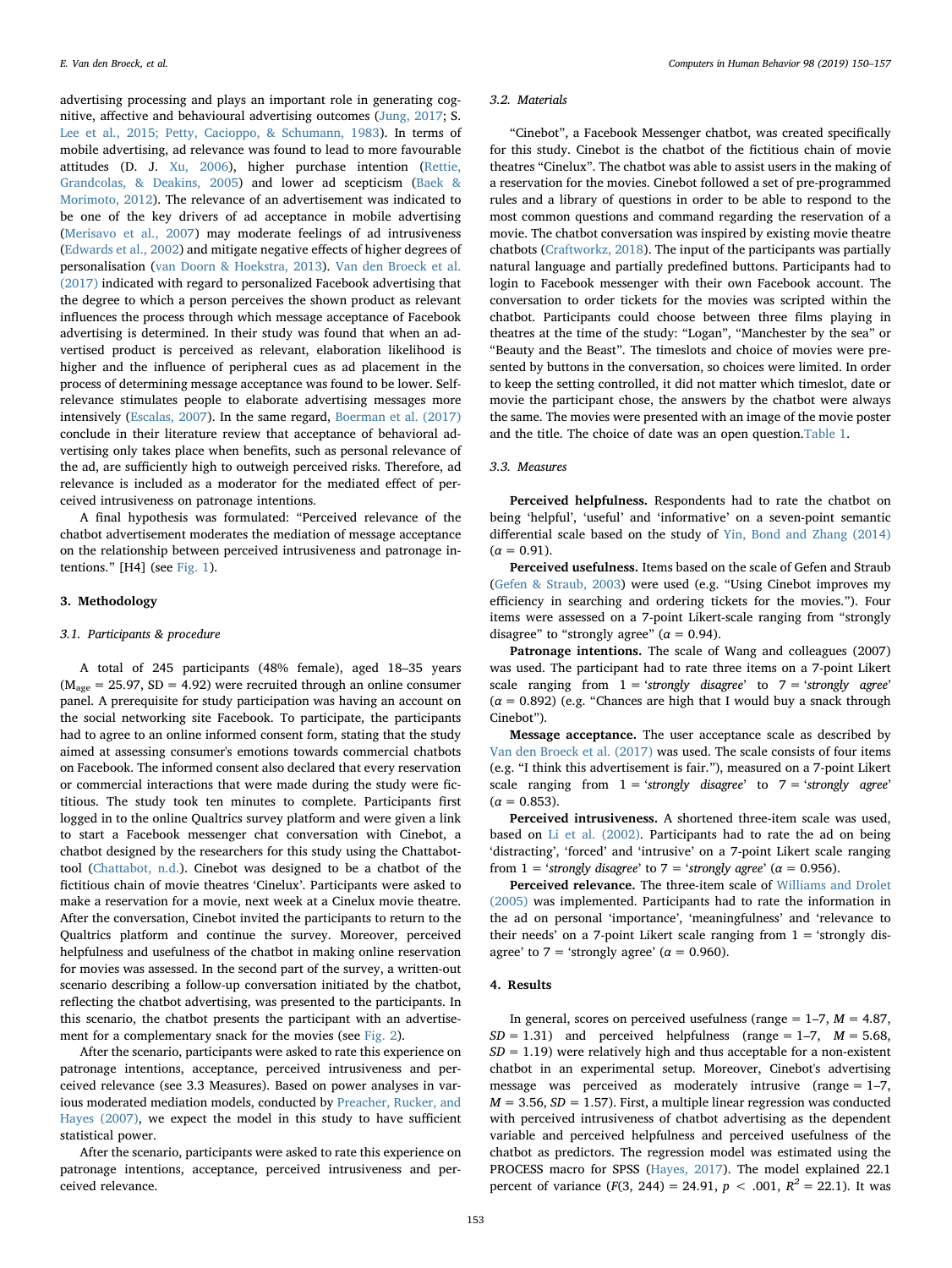<span id="page-5-0"></span>

Fig. 1. Hypothesized moderated mediation model.

found that perceived helpfulness of the chatbot significantly predicted perceived intrusiveness of chatbot advertising ( $\beta = -0.30, p < .001$ ), as did perceived usefulness ( $\beta = -0.22$ ,  $p < .01$ ). When chatbots were perceived as helpful and useful, intrusiveness of chatbot advertising was perceived as lower. Hypotheses H1a and H1b were confirmed.

Second, a moderated mediation analysis was performed to test the relation between perceived intrusiveness and patronage intentions (range = 1–7,  $M = 4.22$ ,  $SD = 1.51$ ) and both the role of message acceptance (range =  $1-7$ ,  $M = 4.75$ ,  $SD = 1.08$ ) as a mediator and perceived relevance (range = 1-7,  $M = 4.09$ ,  $SD = 1.34$ ) as a moderator ([Fig. 3\)](#page-6-0). Sixty-two percent of the variance in patronage intentions was accounted for by the predictors ( $R^2 = 0.618$ ). The direct effect of perceived intrusiveness on patronage intention was not significant  $(b = -0.013, SE = 0.058, p = .821)$ . Hypothesis H2 was thus rejected. The standardized regression coefficients between perceived intrusiveness and message acceptance were significant  $(b = -0.692,$  $SE = 0.080$ ,  $p < .001$ ), as was the coefficient between message acceptance and patronage intentions ( $b = 0.509$ ,  $SE = 0.163$ ,  $p = .002$ ). Perceived relevance was a significant moderator for the relation between perceived intrusiveness and message acceptance  $(b = 0.062,$  $SE = 0.018$ ,  $p < .001$ ). The interaction term of perceived relevance and message acceptance had no significant relation with patronage intentions ( $b = 0.000$ ,  $SE = 0.037$ ,  $p = .985$ ). The standardized indirect effect was  $(-0.69)$   $(0.51) = -0.24$ . The significance of this indirect

<span id="page-5-2"></span>

| Table 1                                |
|----------------------------------------|
| Correlation matrix of study variables. |

| Variable                                           |                                                              | 2                                                 | 3                                        | 4                          | 5               | 6    |
|----------------------------------------------------|--------------------------------------------------------------|---------------------------------------------------|------------------------------------------|----------------------------|-----------------|------|
| 1 PEH<br>2 PEU<br>3 PEI<br>4 MAC<br>5 PER<br>6 PAI | 1.00<br>$0.69*$<br>$-0.45*$<br>$0.54*$<br>$0.37*$<br>$0.50*$ | 1.00<br>$-0.43*$<br>$0.51*$<br>$0.42*$<br>$0.61*$ | 1.00<br>$-0.75*$<br>$-0.47*$<br>$-0.53*$ | 1.00<br>$0.54*$<br>$0.66*$ | 1.00<br>$0.72*$ | 1.00 |

PEH, perceived helpfulness; PEU, perceived usefulness; PEI, perceived intrusiveness; MAC, message acceptance; PER, perceived relevance; PAI, patronage intentions.  $p < .001$ .

effect was tested using bootstrapping procedures with 5000 estimations. When perceived relevance increased, as shown at values M plus/ minus 1SD, the negative effect of perceived intrusiveness on message acceptance decreased significantly. Hypotheses H3 and H4 were accepted.

 $p^*$  < .05. \*\*\*p < .001.

Conditional indirect effect.

Perceived relevance =  $2.745$  ab =  $-0.267$ , SE = 0.052, 95% CI  $[-0.3710, -0.1665]$ .

Perceived relevance =  $4.089$  ab =  $-0.225$ , SE = 0.048, 95% CI

<span id="page-5-1"></span>

|                                        |                                                                    | Imagine, the morning of the day on which you go to the movies, you receive via a push                                                              |  |  |  |  |  |
|----------------------------------------|--------------------------------------------------------------------|----------------------------------------------------------------------------------------------------------------------------------------------------|--|--|--|--|--|
|                                        |                                                                    | message from the chatbot an advertising message from Cinelux about a snack offering. You                                                           |  |  |  |  |  |
|                                        | can order snacks and add them to your reservation through Cinebot. |                                                                                                                                                    |  |  |  |  |  |
| An example of a conversation could be: |                                                                    |                                                                                                                                                    |  |  |  |  |  |
|                                        |                                                                    | Hi!                                                                                                                                                |  |  |  |  |  |
|                                        |                                                                    | If I'm not mistaken, you will be enjoying a movie<br>later! Yay                                                                                    |  |  |  |  |  |
|                                        |                                                                    | If you like, I can add a snack to your order. You<br>then pay for the snack at the theater. What do<br>you think? Would you like to see our offer? |  |  |  |  |  |
|                                        |                                                                    |                                                                                                                                                    |  |  |  |  |  |

Fig. 2. Scenario of the chatbot-initiated commercial message.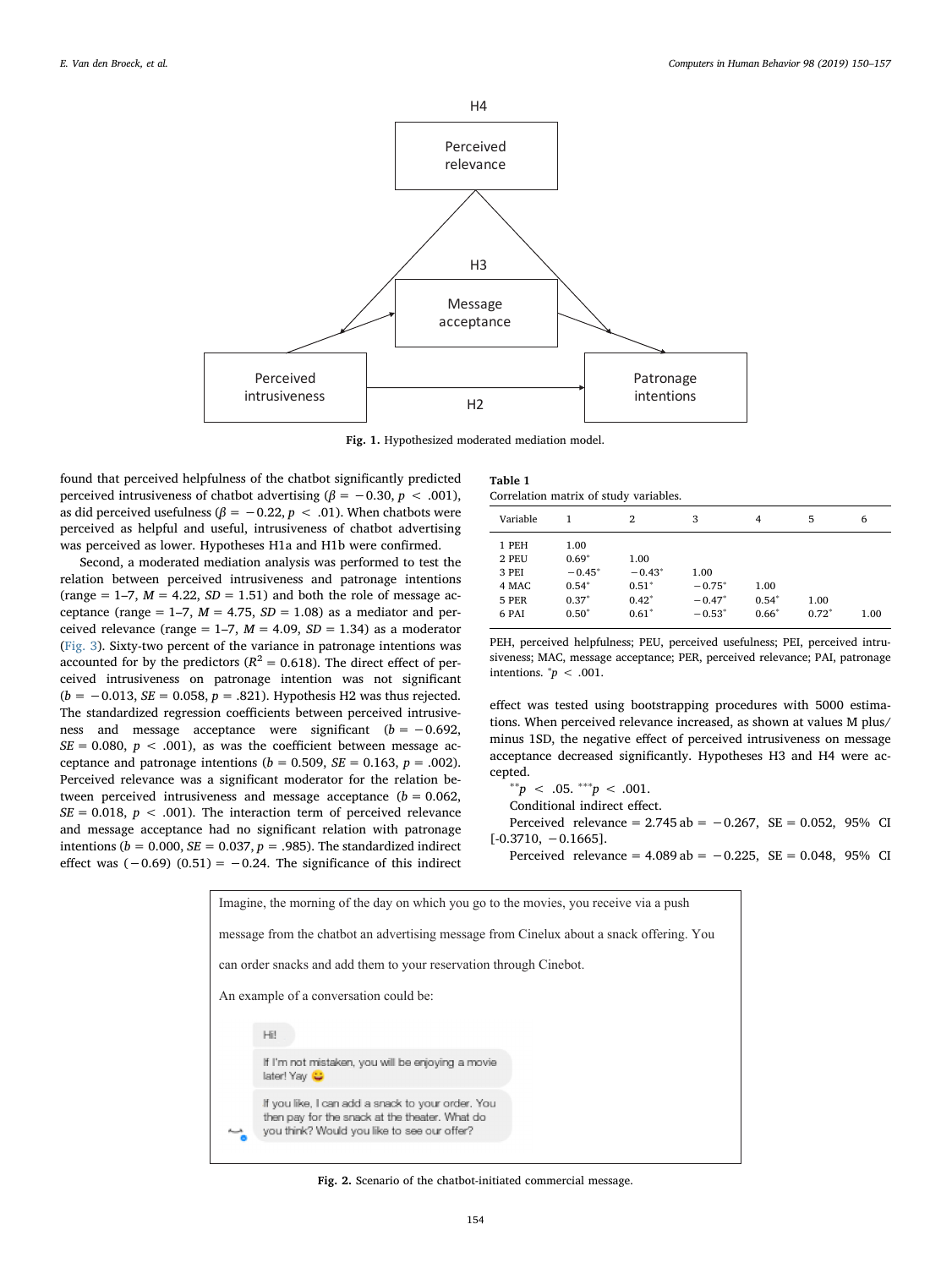<span id="page-6-0"></span>

Fig. 3. Moderated mediation model.

#### $[-0.3177, -0.1309]$ .

Perceived relevance =  $5.433$  ab =  $-0.184$ ,  $SE = 0.049$ , 95% CI  $[-0.2838, -0.0904]$ .

# 5. Discussion & conclusion

This study looked to answer the central research question "How does a chatbot's perceived helpfulness and perceived usefulness predict perceived intrusiveness of chatbot advertising, and how does the latter, in turn, influence patronage intentions?" As predicted, perceived intrusiveness of chatbot advertising was found to be dependent on perceived helpfulness and perceived usefulness of the chatbot. The higher the perceived helpfulness and usefulness of a commercial chatbot, after a conversation with the chatbot, the lower the intrusiveness of potential subsequent retargeted advertising via the chatbot is perceived. Similar to the relationships described in the Technology Acceptance Model, the affective response towards the new 'technology' of chatbot advertising was found to be explained by cognitive predictors ([Davis, 1985](#page-7-38); [Zarouali et al., 2018\)](#page-8-1). In the present study, however, it was found that cognitive evaluations of previous contact with the technology may impact the attitudinal response towards a different, and potentially unknown, use form of this technology. It is key for companies to not look at chatbots solely as a new channel for advertising. They should focus on the service-aspect of chatbot communication. Our results indicate that a good chatbot service, which results in helpful and useful communication, is a prerequisite for effective chatbot advertising since it lowers perceptions of intrusiveness of chatbot-initiated commercial messages. The degree to which perceived intrusiveness, in turn, influenced intentions to convert upon the advertisement and to talk about the offer (patronage intention), was largely dependent on message acceptance. Contrary to our expectations, no direct relation was found between perceptions of intrusiveness of chatbot advertising and patronage intentions. The relation between perceived intrusiveness and patronage intentions was however fully explained by the extent to which the user accepted the message. This finding confirms literature on the importance of perceived intrusiveness in determining advertising outcomes on social media and in a one-to-one channel as Facebook Messenger in particular [\(Haghirian & Madlberger, 2005; Morris et al.,](#page-7-21) [2016; Van den Broeck et al., 2017](#page-7-21)). Yet, the fact that the relation of perceived intrusiveness and patronage intentions was fully mediated through message acceptance indicates that the effectiveness of chatbot advertising is not necessarily dependent on perceived intrusiveness. Which is a positive outcome for this type of advertising, since this form of hyper-personalized communication, often received through push notifications, was assumed to be inherently more intrusive or

interrupting. David Marcus, the Facebook vice president of product for Messenger declared with regard to chatbot advertising "The goal is to create a high quality, high signal, low noise experience for everyone" ([Constine, 2016\)](#page-7-3). To accomplish this goal, an important prerequisite had to be met, namely providing relevant advertising. Also in line with our predictions, perceived relevance proved to be a moderator of the mediation of message acceptance on the relation between perceived intrusiveness and patronage intentions. In this regard, our findings confirm the indication of [Letheren and Glavas \(2017\)](#page-7-4) that the strength of chatbots is that they are able to blur boundaries between assistance and advertising. When a chatbot, for example, gives instant, highlyrelevant clothing offers, that are tailored to the users' taste and past shopping behaviour, chances are that users will be more inclined to feel helped than feel being sold to. The role of intrusiveness of the ad message in determining patronage intentions becomes less important when the ad message succeeds in assisting the user. The current study shows preliminary evidence on the determinants of chatbot advertising that is consistent with findings from other types of behavioural advertising [\(Bond et al., 2010; Merisavo et al., 2007; van Doorn & Hoekstra,](#page-7-29) [2013\)](#page-7-29). If advertisers want to prevent the negative impact of perceived intrusiveness of chatbot advertising on advertising outcomes such as message acceptance and subsequent patronage intentions, they must make sure to provide highly relevant offers.

# 5.1. Managerial implications

Voluntary contact of the consumer with the chatbot on Facebook Messenger is recorded as an implicit sign of interest. This way, passive consent is given for (commercial) follow-up messages ([Constine, 2016](#page-7-3)). Ethical questions could be raised towards the use of passive consent, as it can be assumed that most users are not aware of having given consent for chatbot advertising. Our research shows that both the advertisers and the platform should approach this passive consent with care, as perceived intrusiveness and message acceptance were found to play a crucial role in determining positive chatbot advertising outcomes. Moreover, the initial experience with the chatbot was found to be a determining factor in the effectiveness of subsequent chatbot advertising. Chatbot advertising will allow to drastically upscale personal selling [\(Letheren & Glavas, 2017\)](#page-7-4). Yet, our results indicate that advertisers should first get their basics right, before retargeting their customers with advertising. In order to be successful, advertisers should first provide value within their chatbot, before trying to extract value through advertising.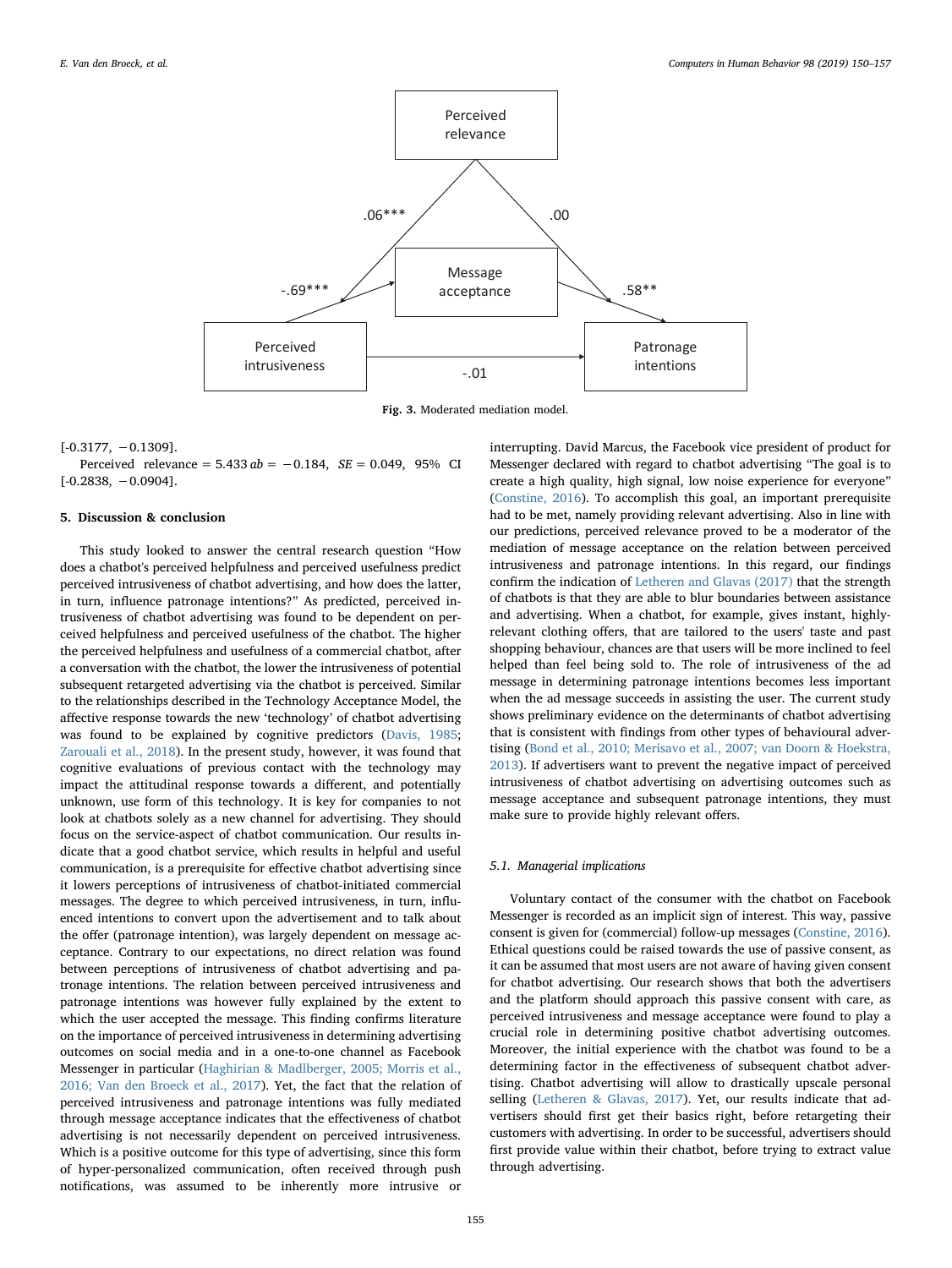#### 5.2. Limitations & recommendation for future research

Despite the extensive library of keywords that the chatbot used in this study could access, Cinebot was limited in its recognition and understanding of user-generated cues. Therefore, the conversation with the chatbot had to follow a predefined scenario. Moreover, this study did not use a chatbot in the second phase for reasons of practical feasibility. Yet the use of a realistic chatbot advertisement instead of a scenario-based assessment would have increased internal and ecological validity of the study. The chatbot advertising scenario used in the second phase of the study describes a snack offer. The use of a snack offer in the scenario was motivated by the realistic purchases consumers conduct at movie theatres. Yet, no specific checks were done on the perceived realism of the offer. Future research could use a chatbot that uses more sophisticated artificial intelligence to have a more natural conversation between user and chatbot. In this regard, future studies could consider the perceptions of humanness and emotional connection as predictors of ad intrusiveness and effectiveness. Moreover, the first phase of this study looked at the perceptions of helpfulness and usefulness of the chatbot service on the outcomes in terms chatbot advertising intrusiveness. Future studies into chatbot advertising may look at the broader concept of trust in the chatbot and company, as literature indicates helpfulness and usefulness to be two determinants of trust.

#### Funding

This work was supported by the research fund of the University of Antwerp [BOF DOCPRO].

### Acknowledgements

This study was funded by the research fund of the University of Antwerp [BOF DOCPRO].

#### References

- <span id="page-7-0"></span>Acquisti, A., Taylor, C., & Wagman, L. (2016). The economics of privacy. Journal of Economic Literature, 54(2), 442–492. [https://doi.org/10.1257/jel.54.2.442.](https://doi.org/10.1257/jel.54.2.442)
- <span id="page-7-31"></span>Baek, T. H., & Morimoto, M. (2012). Stay away from me. Journal of Advertising, 41(1), 59–76. <https://doi.org/10.2753/JOA0091-3367410105>.
- <span id="page-7-9"></span>Baker, J., Parasuraman, A., Grewal, D., & Voss, G. B. (2002). The influence of multiple store environment cues on perceived merchandise value and patronage intentions. Journal of Marketing, 66(2), 120–141. [https://doi.org/10.1509/jmkg.66.2.120.](https://doi.org/10.1509/jmkg.66.2.120.18470) [18470.](https://doi.org/10.1509/jmkg.66.2.120.18470)
- <span id="page-7-20"></span>[Bauer, H. H., Reichardt, T., Barnes, S. J., & Neumann, M. M. \(2005\). Driving consumer](http://refhub.elsevier.com/S0747-5632(19)30149-9/sref4) [acceptance of mobile marketing: A theoretical framework and empirical study.](http://refhub.elsevier.com/S0747-5632(19)30149-9/sref4) [Journal of Electronic Commerce Research, 6](http://refhub.elsevier.com/S0747-5632(19)30149-9/sref4)(3), 181.
- <span id="page-7-7"></span>Boerman, S. C., Kruikemeier, S., & Borgesius, F. J. Z. (2017). Online behavioral advertising: A literature review and research agenda. Journal of Advertising, 0(0), 1–14. <https://doi.org/10.1080/00913367.2017.1339368>.
- <span id="page-7-29"></span>Bond, C., Ferraro, C., Luxton, S., & Sands, S. (2010). Social media advertising: An investigation of consumer perceptions, attitudes, and preferences for engagement. ANZMAC annual conference 2010 (pp. 1–7). Department of Management University of Canterbury. Retrieved from [http://www.anzmac.org/app/webroot/conference\\_](http://www.anzmac.org/app/webroot/conference_archive/2010/pdf/anzmac10Final00326.pdf) [archive/2010/pdf/anzmac10Final00326.pdf](http://www.anzmac.org/app/webroot/conference_archive/2010/pdf/anzmac10Final00326.pdf).
- <span id="page-7-8"></span>[Brandtzaeg, P. B., & Følstad, A. \(2017\). Why people use chatbots.](http://refhub.elsevier.com/S0747-5632(19)30149-9/sref7) International conference [on internet science](http://refhub.elsevier.com/S0747-5632(19)30149-9/sref7) (pp. 377–392). Springer.
- <span id="page-7-34"></span>Chattabot (n.d.). Messenger Bot - Chattabot.com. Retrieved March 21, 2018, from [http://](http://chattabot.com/) [chattabot.com/.](http://chattabot.com/)
- <span id="page-7-3"></span>Constine, J. (2016, December 4). Facebook launches Messenger platform with chatbots. Retrieved February 16, 2018, from [http://social.techcrunch.com/2016/04/12/](http://social.techcrunch.com/2016/04/12/agents-on-messenger/) [agents-on-messenger/](http://social.techcrunch.com/2016/04/12/agents-on-messenger/).
- <span id="page-7-17"></span>[Coyle, J. R., Smith, T., & Platt, G. \(2012\).](http://refhub.elsevier.com/S0747-5632(19)30149-9/sref10) "I'm here to help" How companies' microblog [responses to consumer problems in](http://refhub.elsevier.com/S0747-5632(19)30149-9/sref10)fluence brand perceptions. Journal of Research in [Interactive Marketing, 6](http://refhub.elsevier.com/S0747-5632(19)30149-9/sref10)(1), 27–41.
- <span id="page-7-35"></span>Craftworkz (2018). Movie theater chat-bot. Retrieved April 3, 2019, from Craftworkz website: <https://craftworkz.nl/portfolio/kinepolis/>.
- <span id="page-7-13"></span>[Davis, F. D. \(1989\). Perceived usefulness, perceived ease of use, and user acceptance of](http://refhub.elsevier.com/S0747-5632(19)30149-9/sref12) [information technology.](http://refhub.elsevier.com/S0747-5632(19)30149-9/sref12) MIS Quarterly, 319–340.
- <span id="page-7-38"></span>Davis, F. D. (1985). [A technology acceptance model for empirically testing new end-user in](http://refhub.elsevier.com/S0747-5632(19)30149-9/sref68)formation systems: Theory and results [\(Doctoral dissertation\)Massachusetts Institute of](http://refhub.elsevier.com/S0747-5632(19)30149-9/sref68) .<br>[Technology](http://refhub.elsevier.com/S0747-5632(19)30149-9/sref68).

<span id="page-7-27"></span>van Doorn, J., & Hoekstra, J. C. (2013). Customization of online advertising: The role of

intrusiveness. Marketing Letters, 24(4), 339–351. [https://doi.org/10.1007/s11002-](https://doi.org/10.1007/s11002-012-9222-1) [012-9222-1](https://doi.org/10.1007/s11002-012-9222-1).

- <span id="page-7-18"></span>Edwards, S. M., Li, H., & Lee, J.-H. (2002). Forced exposure and psychological reactance: Antecedents and consequences of the perceived intrusiveness of pop-up ads. Journal of Advertising, 31(3), 83–95. <https://doi.org/10.1080/00913367.2002.10673678>.
- <span id="page-7-33"></span>Escalas, J. E. (2007). Self-referencing and persuasion: Narrative transportation versus analytical elaboration. Journal of Consumer Research, 33(4), 421–429. [https://doi.](https://doi.org/10.1086/510216) [org/10.1086/510216.](https://doi.org/10.1086/510216)
- Facebook (2015). About advertising on Facebook. Retrieved December 18, 2015, from <https://www.facebook.com/about/ads>.

<span id="page-7-2"></span>Facebook (2018). Messenger for business: Communiceren met klanten. Retrieved February 15, 2018, from [https://nl-nl.facebook.com/business/products/messenger-for](https://nl-nl.facebook.com/business/products/messenger-for-business)busines:

- <span id="page-7-1"></span>Facebook. (s.d.). Facebook Ads Guide. Retrieved April 7, 2016, from [https://www.](https://www.facebook.com/business/ads-guide/?tab0=Mobile%20News%20Feed) [facebook.com/business/ads-guide/?tab0=Mobile%20News%20Feed.](https://www.facebook.com/business/ads-guide/?tab0=Mobile%20News%20Feed)
- <span id="page-7-24"></span>[Gao, T., Rohm, A. J., Sultan, F., & Huang, S. \(2012\).](http://refhub.elsevier.com/S0747-5632(19)30149-9/sref19) e. Thunderbird International Business [Review, 54](http://refhub.elsevier.com/S0747-5632(19)30149-9/sref19)(2), 211–224.
- <span id="page-7-5"></span>Gartner Inc (2018, February 19). Gartner says 25 percent of customer service operations will use virtual customer assistants by 2020. Retrieved May 20, 2018, from [https://www.](https://www.gartner.com/newsroom/id/3858564) [gartner.com/newsroom/id/3858564.](https://www.gartner.com/newsroom/id/3858564)
- <span id="page-7-19"></span>Gazley, A., Hunt, A., & McLaren, L. (2015). The effects of location-based-services on consumer purchase intention at point of purchasenull. European Journal of Marketing, 49(9/10), 1686–1708. <https://doi.org/10.1108/EJM-01-2014-0012>.
- <span id="page-7-36"></span>Gefen, D., & Straub, D. (2003). Managing User Trust in B2C e-Services. e-service Journal, 2(2), 7–24. [https://doi.org/10.2979/esj.2003.2.2.7.](https://doi.org/10.2979/esj.2003.2.2.7)
- <span id="page-7-25"></span>Goldfarb, A., & Tucker, C. (2011). Online display advertising: Targeting and obtrusiveness. Marketing Science, 30(3), 389–404. <https://doi.org/10.1287/mksc.1100.0583>.
- <span id="page-7-21"></span>Haghirian, P., & Madlberger, M. (2005). Consumer attitude toward advertising via mobile devices - an empirical investigation among Austrian users. ECIS 2005 Proceedings. Retrieved from [http://aisel.aisnet.org/ecis2005/44.](http://aisel.aisnet.org/ecis2005/44)
- <span id="page-7-37"></span>Hayes, A. F. (2017). [Introduction to mediation, moderation, and conditional process analysis](http://refhub.elsevier.com/S0747-5632(19)30149-9/sref25) [\(2nd ed.\). Guilford Publications A Regression-Based Approach.](http://refhub.elsevier.com/S0747-5632(19)30149-9/sref25)
- <span id="page-7-22"></span>Heinonen, K., & Strandvik, T. (2007). Consumer responsiveness to mobile marketing. International Journal of Mobile Communications, 5(6), 603–617. [https://doi.org/10.](https://doi.org/10.1504/IJMC.2007.014177) [1504/IJMC.2007.014177](https://doi.org/10.1504/IJMC.2007.014177).
- Jarvenpaa, S. L., Tractinsky, N., & Saarinen, L. (1999). Consumer trust in an internet store: A cross-cultural validation. Journal of Computer-Mediated Communication, 5(2), 0–0 [https://doi.org/10.1111/j.1083-6101.1999.tb00337.x.](https://doi.org/10.1111/j.1083-6101.1999.tb00337.x)
- Jelassi, T., & Enders, A. (2004). Leveraging wireless technology for mobile advertising. ECIS 2004 Proceedings. Retrieved from [http://aisel.aisnet.org/ecis2004/50.](http://aisel.aisnet.org/ecis2004/50)
- <span id="page-7-15"></span>[Jenkins, M.-C., Churchill, R., Cox, S., & Smith, D. \(2007\). Analysis of user interaction with](http://refhub.elsevier.com/S0747-5632(19)30149-9/sref29) service oriented chatbot systems. [International conference on human-computer inter](http://refhub.elsevier.com/S0747-5632(19)30149-9/sref29)action (pp. 76–[83\). Springer](http://refhub.elsevier.com/S0747-5632(19)30149-9/sref29).
- <span id="page-7-16"></span>Johnson, G. J., Bruner, G. C., II, & Kumar, A. (2006). Interactivity and its facets revisited: Theory and empirical test. Journal of Advertising, 35(4), 35–52. [https://doi.org/10.](https://doi.org/10.2753/JOA0091-3367350403) [2753/JOA0091-3367350403](https://doi.org/10.2753/JOA0091-3367350403).
- <span id="page-7-10"></span>Jung, A.-R. (2017). The influence of perceived ad relevance on social media advertising: An empirical examination of a mediating role of privacy concern. Computers in Human Behavior, 70, 303–309. [https://doi.org/10.1016/j.chb.2017.01.008.](https://doi.org/10.1016/j.chb.2017.01.008)
- <span id="page-7-30"></span>[Kelly, L., Kerr, G., & Drennan, J. \(2010\). Avoidance of advertising in social networking](http://refhub.elsevier.com/S0747-5632(19)30149-9/sref31) sites: The teenage perspective. [Journal of Interactive Advertising, 10](http://refhub.elsevier.com/S0747-5632(19)30149-9/sref31)(2), 16–27.
- <span id="page-7-26"></span>Kocielnik, R., & Hsieh, G. (2017). Send me a different message: Utilizing cognitive space to create engaging message triggers. Proceedings of the 2017 ACM conference on computer supported cooperative work and social computing - CSCW '17 (pp. 2193–2207). . <https://doi.org/10.1145/2998181.2998324>.
- <span id="page-7-12"></span>[Kulviwat, S., Bruner, G. C., II, Kumar, A., Nasco, S. A., & Clark, T. \(2007\). Toward a](http://refhub.elsevier.com/S0747-5632(19)30149-9/sref33) unifi[ed theory of consumer acceptance technology.](http://refhub.elsevier.com/S0747-5632(19)30149-9/sref33) Psychology and Marketing, 24(12), 1059–[1084](http://refhub.elsevier.com/S0747-5632(19)30149-9/sref33).
- <span id="page-7-6"></span>Kunze, L. (2016, February 2). On chatbots. Retrieved February 16, 2018, from [https://](https://techcrunch.com/2016/02/16/on-chatbots/) [techcrunch.com/2016/02/16/on-chatbots/.](https://techcrunch.com/2016/02/16/on-chatbots/)
- <span id="page-7-14"></span>[Lee, H.-H., & Chang, E. \(2011\). Consumer attitudes toward online mass customization: An](http://refhub.elsevier.com/S0747-5632(19)30149-9/sref35) [application of extended technology acceptance model.](http://refhub.elsevier.com/S0747-5632(19)30149-9/sref35) Journal of Computer-Mediated [Communication, 16](http://refhub.elsevier.com/S0747-5632(19)30149-9/sref35)(2), 171–200.
- <span id="page-7-28"></span>Lee, S., Kim, K. J., & Sundar, S. S. (2015). Customization in location-based advertising: Effects of tailoring source, locational congruity, and product involvement on ad attitudes. Computers in Human Behavior, 51(Part A), 336–343. [https://doi.org/10.1016/](https://doi.org/10.1016/j.chb.2015.04.049) [j.chb.2015.04.049](https://doi.org/10.1016/j.chb.2015.04.049).
- <span id="page-7-4"></span>Letheren, K., & Glavas, C. (2017, March 17). Embracing the bots: How direct to consumer advertising is about to change forever. Retrieved February 21, 2018, from [http://](http://theconversation.com/embracing-the-bots-how-direct-to-consumer-advertising-is-about-to-change-forever-70592) [theconversation.com/embracing-the-bots-how-direct-to-consumer-advertising-is](http://theconversation.com/embracing-the-bots-how-direct-to-consumer-advertising-is-about-to-change-forever-70592)[about-to-change-forever-70592](http://theconversation.com/embracing-the-bots-how-direct-to-consumer-advertising-is-about-to-change-forever-70592).
- <span id="page-7-23"></span>[Li, H., Edwards, S. M., & Lee, J.-H. \(2002\). Measuring the intrusiveness of advertisements:](http://refhub.elsevier.com/S0747-5632(19)30149-9/sref38) [Scale development and validation.](http://refhub.elsevier.com/S0747-5632(19)30149-9/sref38) Journal of Advertising, 31(2), 37–47.
- <span id="page-7-11"></span>Lind, M., & Salomonson, N. (2006). The Role of Virtual Servants in e-Interaction. PragWeb (pp. 124–138). . Citeseer. Retrieved from [http://citeseerx.ist.psu.edu/viewdoc/](http://citeseerx.ist.psu.edu/viewdoc/download?doi=10.1.1.424.4526&rep=rep1&type=pdf) [download?doi=10.1.1.424.4526&rep=rep1&type=pdf.](http://citeseerx.ist.psu.edu/viewdoc/download?doi=10.1.1.424.4526&rep=rep1&type=pdf)
- Luna-Nevarez, C., & Torres, I. M. (2015). Consumer attitudes toward social network advertising. Journal of Current Issues and Research in Advertising, 36(1), 1-19. [https://](https://doi.org/10.1080/10641734.2014.912595) [doi.org/10.1080/10641734.2014.912595](https://doi.org/10.1080/10641734.2014.912595).
- <span id="page-7-32"></span>[Merisavo, M., Kajalo, S., Karjaluoto, H., Virtanen, V., Salmenkivi, S., Raulas, M., et al.](http://refhub.elsevier.com/S0747-5632(19)30149-9/sref41) [\(2007\). An empirical study of the drivers of consumer acceptance of mobile adver](http://refhub.elsevier.com/S0747-5632(19)30149-9/sref41)tising. [Journal of Interactive Advertising, 7](http://refhub.elsevier.com/S0747-5632(19)30149-9/sref41)(2), 41–50.
- [Morgan-Thomas, A., & Veloutsou, C. \(2013\). Beyond technology acceptance: Brand re](http://refhub.elsevier.com/S0747-5632(19)30149-9/sref42)[lationships and online brand experience.](http://refhub.elsevier.com/S0747-5632(19)30149-9/sref42) Journal of Business Research, 66(1), 21–27.
- Morris, J. D., Choi, Y., & Ju, I. (2016). Are social marketing and advertising communications (SMACs) meaningful?: A survey of Facebook user emotional responses,